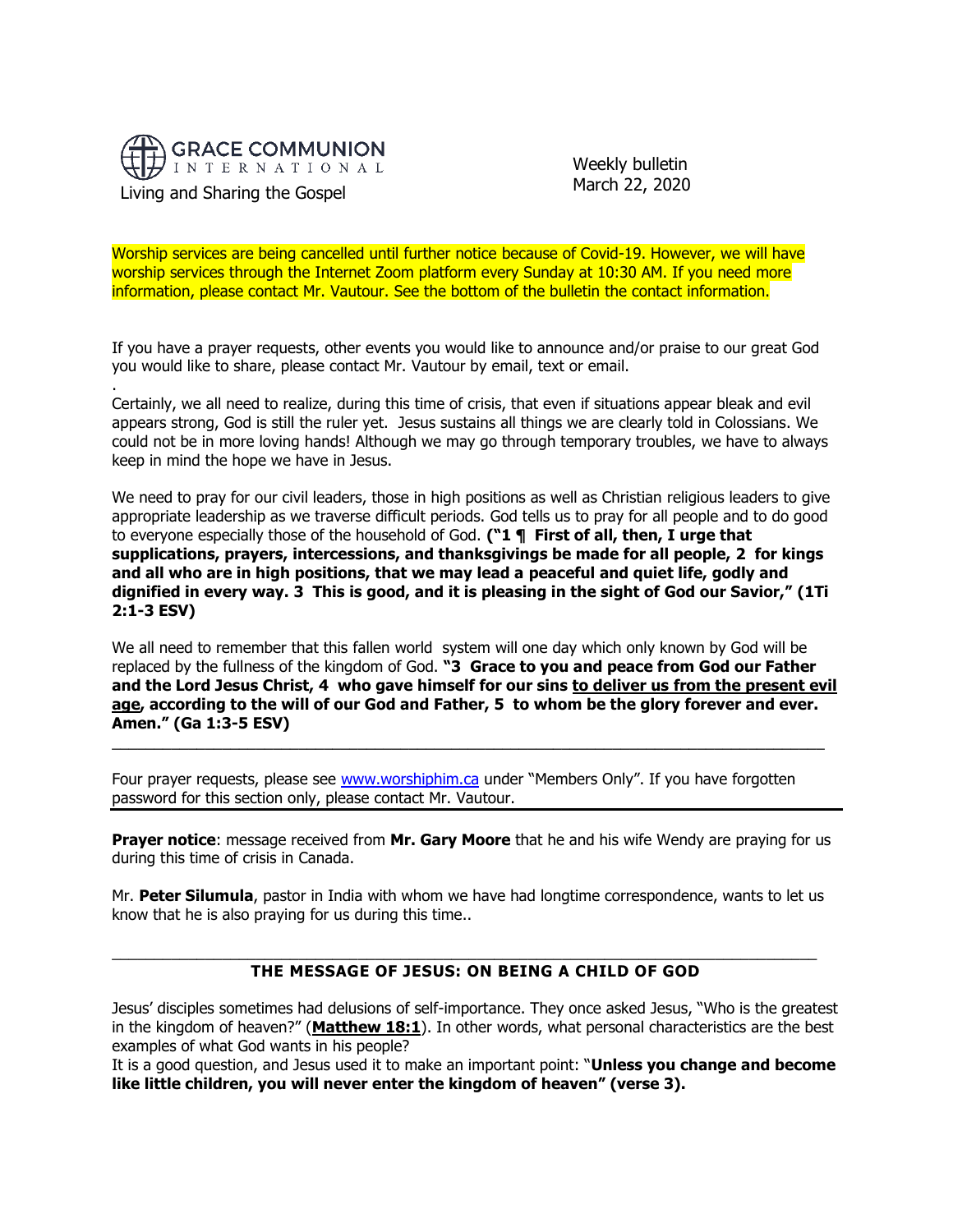The disciples must have been surprised, even puzzled. Perhaps they had been thinking of people such as Elijah, who called down fire from heaven to consume some enemies, or a zealous person like Phinehas, who killed sinners (**[Numbers 25:7-8](https://biblia.com/bible/niv/Num%2025.7-8)**). Were they the greatest in the history of God's people? Their idea of greatness was misguided. Jesus said that what God wants most in his people is not bravado, not spectacular works, but childlikeness. If we do not become like little children, we will not be in the kingdom at all!

In what way are we to be like children? Are we to be immature, childish, uninformed? No. We are to put childish ways behind us (**[1 Corinthians 13:11](https://biblia.com/bible/niv/1%20Cor%2013.11)**). We are to discard some characteristics of children, while keeping others.

One characteristic we need is humility, as Jesus says in **verse 4: "Whoever humbles himself like this child is the greatest in the kingdom of heaven."** The humble person is, in God's way of thinking, the greatest—the best example of what God wants in his people.

This is because humility is characteristic of God himself. God is willing to give up his privileges for our salvation. What Jesus did in becoming flesh was not contrary to God's nature—it revealed what God is like all the time. God wants us to be like Christ, willing to give up privileges to serve others.

Some children are humble, but others are not. Jesus used one particular child to make a point: We are to see ourselves in certain respects as like children—particularly in our relationship to God.

Jesus also pointed out that as children, we ought to welcome children (**verse 5**), and he probably meant this both literally and figuratively. Adults should be attentive to and respectful of young people. We should also welcome and respect people who are young in the faith, immature in their relationship to God and in their understanding. Humility involves not only our relationship with God, but also with other people.

### **Abba, Father**

Jesus knew that he had a unique relationship with God. Only he knew the Father well enough to reveal him to others ([Matthew 11:27](https://biblia.com/bible/niv/Matt%2011.27)). Jesus called God by the Aramaic word Abba, an affectionate word that children and adults used for their fathers. Perhaps the best modern equivalent is "Dad." In prayer, Jesus talked to his Dad, asking him for help and giving him thanks for whatever he had. Jesus says that we do not have to flatter our way into an audience with the King. He's our Dad, and we can talk to him because he is our Dad. He has given us that right, so we can be confident that he hears us. Although we are not children of God in exactly the same way that Jesus is the Son, Jesus taught his disciples to pray to God as their Abba. Many years later, Paul could assume that the Roman church, more than a thousand miles from Aramaic-speaking lands, called God by the Aramaic word Abba (**[Romans](https://biblia.com/bible/niv/Rom%208.15)  [8:15](https://biblia.com/bible/niv/Rom%208.15)**).

# Using the word Abba isn't required in prayers today, but the widespread use of the word in the early church shows that it made an impression on the disciples. They had been given an especially close relationship with God, a relationship that gave them guaranteed access to God through Jesus Christ. The word Abba was distinctive. Other Jews didn't pray like that, but the disciples of Jesus did. They knew that God was their Dad. They were children of the King, not just members of a chosen nation.

### **Rebirth and adoption**

The apostles used several metaphors to help communicate the new fellowship that believers have with God. A term like *redemption* conveyed the idea that we belong to God. We were redeemed from the slave-market of sin through an enormous price—the death of Jesus Christ. The "price" wasn't paid to anyone in particular, but it did convey the idea that there was a cost involved in our salvation. A term such as *reconciliation* emphasized the fact that we were once enemies of God, and are now restored to friendship through Jesus Christ. His death allowed our sins, which separated us from God, to be wiped off the record. God did this for us, because we were completely unable to do it ourselves. The analogies that Scripture gives us are analogies, and the fact that several are used indicates that none of them gives us the complete picture. This is obvious when it comes to two analogies that, when taken literally, are contradictory: first, that we are born from above as children of God, and then, that we are adopted.

Both these analogies tell us something important about our salvation. Being born again tells us that there is a radical change in who we are as human beings, a change that begins small and grows in our lives. We are new creations, new people, living in a new age.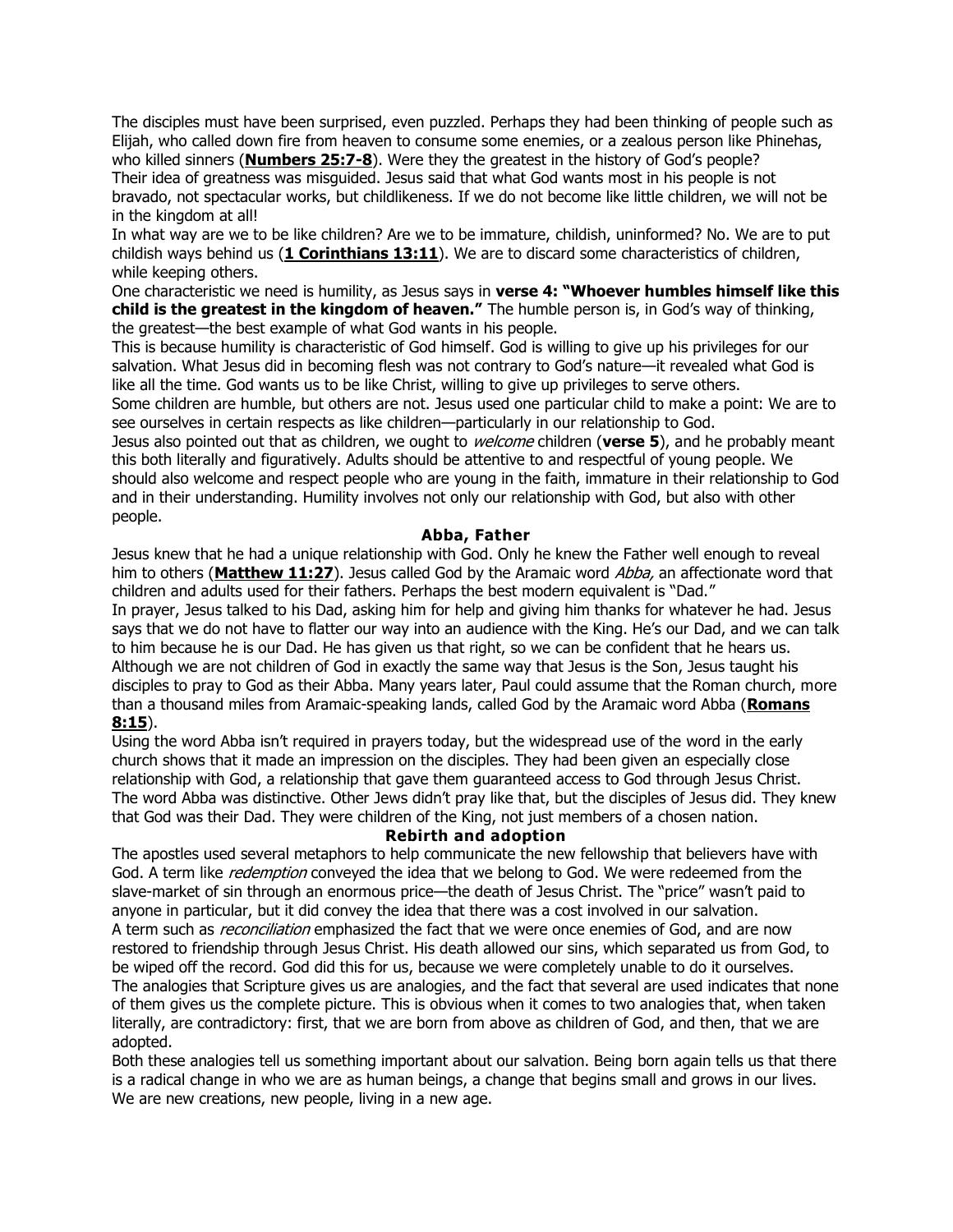Adoption tells us that we were once strangers to the kingdom, but now, by God's decision, attested by the Holy Spirit, we are declared God's children, with full rights of inheritance and identity. We who were once far off have been brought near through the saving work of Jesus Christ. In him we die, yet because of him we do not have to die. In him we live, yet it is not we who live, but we are new people, being created by the Spirit of God.

Each metaphor has its value, and each has its weakness. Nothing in the physical or social world can fully convey what God is doing in our lives. But these are the analogies he has given us, and one of the most consistent images that Scripture uses is that we are children of God.

#### **Become as children**

God is Creator, Sustainer and King, but far more importantly for us, he is Dad. It's an intimate bond, expressed in the most important relationship of first-century culture. In that society, you were known by your dad. Your name was, for example, Joseph son of Eli. Your place in society was determined by your dad. Your economic status, your occupation, your future spouse, were determined by your dad. If you inherited anything, it was from your dad.

In modern society, mothers play a more prominent role, and many people today have a better relationship with mom than with dad. If the Bible were being written today, maternal metaphors might be more common. But in Bible times, father metaphors were more important.

God sometimes reveals himself with maternal characteristics, but he always calls himself a Father. If our relationship with our dad is good, then the analogy works well. But if our relationship with our dad is bad, then we will have to think harder to see what God is trying to communicate to us. We are not to judge

God as no better than the father we know, but to think more creatively, to the idealized parental relationship that no human being ever matches up to. **God is better than the best.**

As children of God, in what way do we look to God as our Dad?

God loves us deeply, and he sacrifices to prepare us for success. He made us to be like himself, and he wants us to succeed. Often, it is only when we are parents ourselves that we can appreciate how much our own parents did for us. In our relationship with God, we can only dimly perceive all that he goes through for our good.

We look to God in faith, as totally dependent on him. We are not self-sufficient. We trust him to provide our needs and guide us in life.

We have day-to-day security, knowing that an all-powerful God is looking out for us. He knows our needs, whether for daily bread or for emergency assistance. We do not need to worry, because Dad will take care of us.

As children, we are guaranteed a future in God's kingdom. To use another analogy, we'll inherit a fabulous fortune—living in a city in which gold is as plentiful as dirt, where we will have spiritual wealth of far greater value than anything we know now.

We have confidence and courage. We can preach with boldness, without fear of persecution. Even though we may be killed, we do not fear, for we have a Dad no one can take away from us.

We can face trials with optimism. We know that our Dad allows difficulties to discipline us so we will be better in the long run (**[Hebrews 12:5-11](https://biblia.com/bible/niv/Heb%2012.5-11)**). We are confident that he is working in our lives, and he will not disown us.

These are enormous benefits. Perhaps you can think of more. But I am sure that there is nothing better in all the universe than being a child of God. That is the greatest blessing of the kingdom of God. When we become like little children, we become heirs to all the joy and blessings of the eternal kingdom that cannot be shaken.

Author: Joseph Tkach

# **THE MESSAGE OF JESUS: DISCOVERING ADOPTION**

\_\_\_\_\_\_\_\_\_\_\_\_\_\_\_\_\_\_\_\_\_\_\_\_\_\_\_\_\_\_\_\_\_\_\_\_\_\_\_\_\_\_\_\_\_\_\_\_\_\_\_\_\_\_\_\_\_\_\_\_\_\_\_\_\_\_\_\_\_\_\_\_\_\_\_\_\_

One night in 1975, while waiting for his meal in a restaurant, Gary Klahr struck up a conversation with a man seated at the table next to him. His name was Steve Barbin. By the time they finished their meal, Gary and Steve had pushed their tables together and were well on the way to becoming best friends. Over time, they grew so close that they finished each other's sentences and laughed at jokes that no one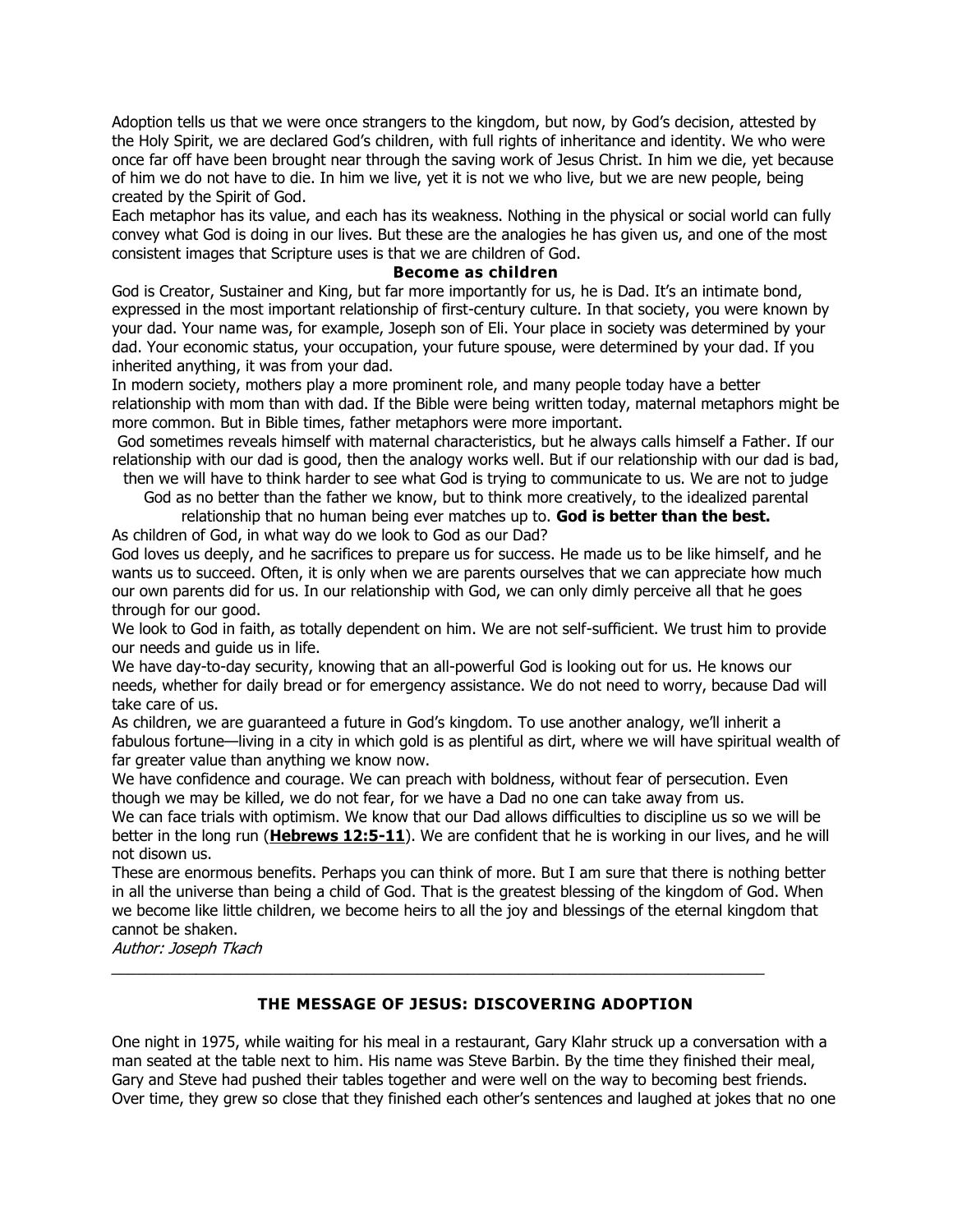else seemed to understand. Gary told Steve he thought of him as a true brother. He explained that his parents had tried for years to have a child before he came along, and they called him their gift from God. Steve, on the other hand, had been adopted.

Gary and Steve had been best friends for 23 years when, out of the blue, Gary got a phone call from a woman with the Connecticut Department of Children and Families.

"You should probably sit down before I tell you why I'm calling," she said. "Did you know that you were adopted?"

"Are you sure you have the right Gary Klahr?" Gary asked.

She persisted, "Believe me," she said, "I wouldn't do this if I weren't sure. One of your biological siblings needs urgent medical information from his family."

Gary was stunned. His parents had always treated him as if he was their own biological child. They never even hinted that he was adopted.

"In all my years in this work, I've never seen a case like this," the woman said. "Your biological parents lived in Bridgeport and they had 13 children. Nine of them were adopted by other families. Is there someone besides your parents that you can talk to about this? Perhaps, someone you are close to?" "My buddy Steve is adopted and he is okay with it," Gary said slowly. "So I guess I will be too, once I have some time to get over it."

The woman from the Department of Children and Families asked, "What's Steve's last name?" "Barbin" he replied.

"Gary," she continued, "Steve is your brother!"

Can you imagine it? How would you feel if you suddenly discovered that your best friend, the one you have been calling your brother, turns out to actually be your real brother? You don't have to imagine it, because this is the situation for every one of us.

In New Testament times, society had clear divisions. Jews would have nothing to do with Gentiles, whom they considered spiritually inferior. Many first-century Christians came from a Jewish background, so we can easily understand how Gentiles who became Christians may have felt like second-class citizens. In his epistle to the Ephesians, Paul sets out to correct this.

Therefore, remember that formerly you who are Gentiles by birth and called "uncircumcised" by those who call themselves "the circumcision"… remember that at that time you were separate from Christ, excluded from citizenship in Israel and foreigners to the covenants of the promise, without hope and without God in the world. But now in Christ Jesus you who once were far away have been brought near by the blood of Christ. For he himself is our peace, who has made the two groups one and has destroyed the barrier…. His purpose was to create in himself one new humanity out of the two, thus making peace…. Consequently, you are no longer foreigners and strangers, but fellow citizens with God's people and also members of his household. (**[Ephesians 2:11-19](https://biblia.com/bible/niv/Eph%202.11-19)**)

Paul had grasped what was, at the time, a revolutionary point of truth. The old divisions between Jew and Gentile had become irrelevant. Jesus as our elder brother included both Jew and Gentile in the relationship with the Father and Holy Spirit. Jesus knew that he had a unique relationship with God. Only he knew the Father well enough to reveal him to others (**[Matthew 11:27](https://biblia.com/bible/niv/Matt%2011.27)**). Jesus called God by the Aramaic word Abba, an affectionate word that children and adults used for their fathers. Perhaps the best modern equivalent is "Dad."

In prayer, Jesus talked to his "Dad," asking him for help and giving him thanks for whatever he had. Although we are not children of God in exactly the same way that Jesus is the Son (we are adopted by grace), Jesus told us that God is also our Dad, and we can talk to him just as he did. Using the word Abba isn't required in prayers today, but the widespread use of the word in the early church shows that it made an impression on the disciples. They had been given an especially close relationship with God, a relationship that gave them guaranteed access to Father, through the Son and in the Holy Spirit (**[Romans 5:2;](https://biblia.com/bible/niv/Rom%205.2) [Ephesians 2:18;](https://biblia.com/bible/niv/Eph%202.18) [3:12](https://biblia.com/bible/niv/Ephesians%203.12)**).

Like Gary and Steve, we learn that we too are adopted – by God. This is not some fuzzy spiritual idea. Our adoption is a real and practical relationship that God has established with us through Jesus. Just as Gary and Steve discovered that they were brothers, we see that Jesus, whom we may have thought of as a friend, is in reality a brother. This idea is as revolutionary today as when Paul first wrote about it to the